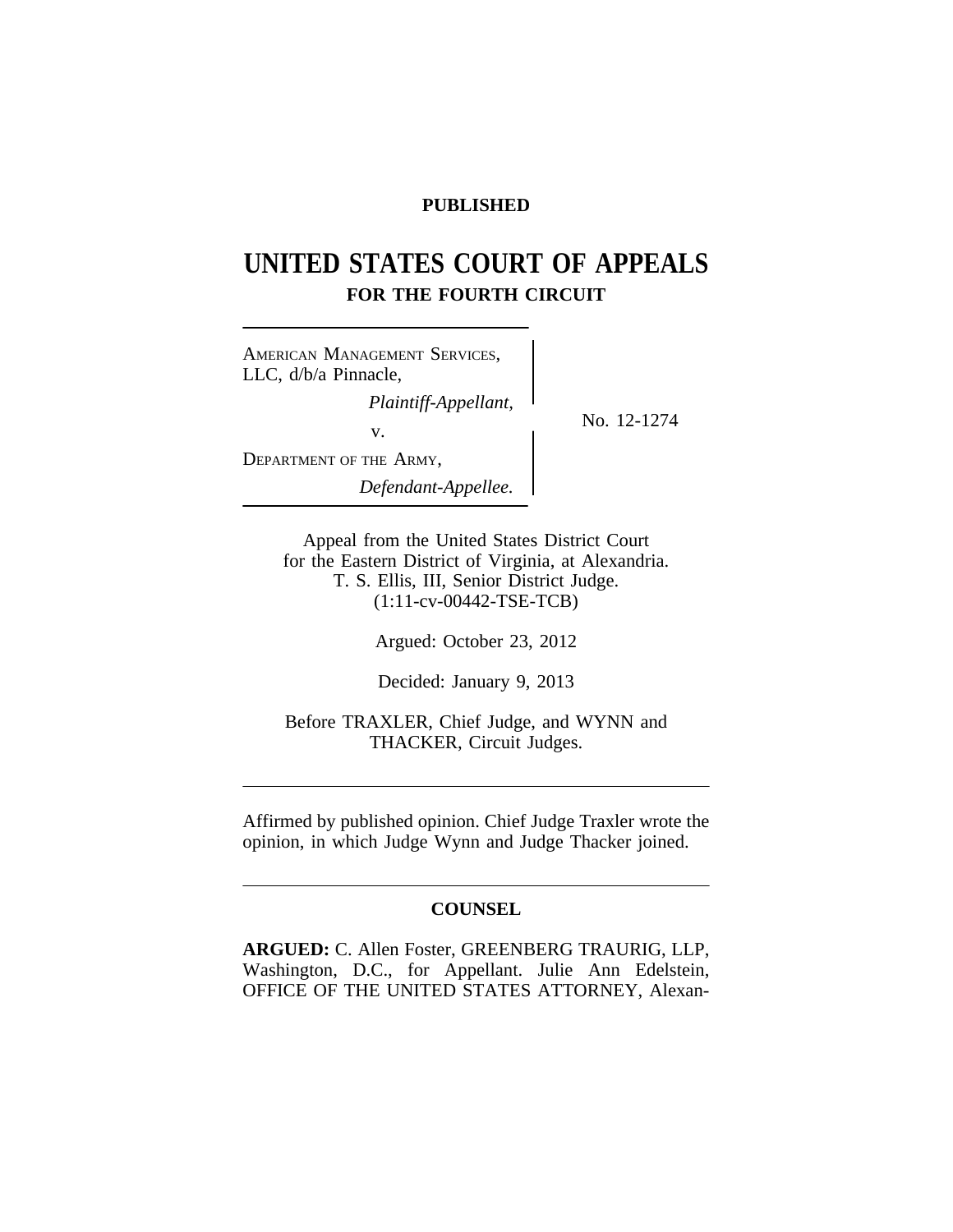2 AMERICAN MANAGEMENT SERVICES v. DEP'T OF THE ARMY

dria, Virginia, for Appellee. **ON BRIEF:** Joe R. Reeder, Eric C. Rowe, GREENBERG TRAURIG, LLP, Washington, D.C., for Appellant. Neil H. MacBride, United States Attorney, Alexandria, Virginia, for Appellee.

#### **OPINION**

TRAXLER, Chief Judge:

This dispute focuses on communications between Clark Realty Capital, LLC ("Clark") and the Department of the Army ("Army"). The appellant, American Management Services, LLC, d/b/a Pinnacle ("Pinnacle"), claims that the Army unlawfully withheld many of these communications in violation of the Freedom of Information Act ("FOIA"). The district court granted summary judgment to the Army, and Pinnacle appeals from that judgment. For the reasons that follow, we affirm.

I.

Acting under the authority granted to it by the Military Housing Privatization Initiative, *see* 10 U.S.C. §§ 2871-2885, the Army has privatized family housing at several Army installations, including Fort Benning in Georgia and Fort Belvoir in Virginia. To effect this privatization, according to the parties, the Army sought bids from the private sector to develop, own, operate, manage, and maintain family housing. At both Fort Benning and Fort Belvoir, Clark teamed up with Pinnacle to compete for the housing projects.

At Fort Benning, Clark and Pinnacle formed Clark Pinnacle Benning, LLC ("CPBenning"). Clark owned 70% of CPBenning and served as its managing member. Pinnacle owned the remaining 30% of CPBenning. Once CPBenning was awarded the housing project, CPBenning and the Army formed Fort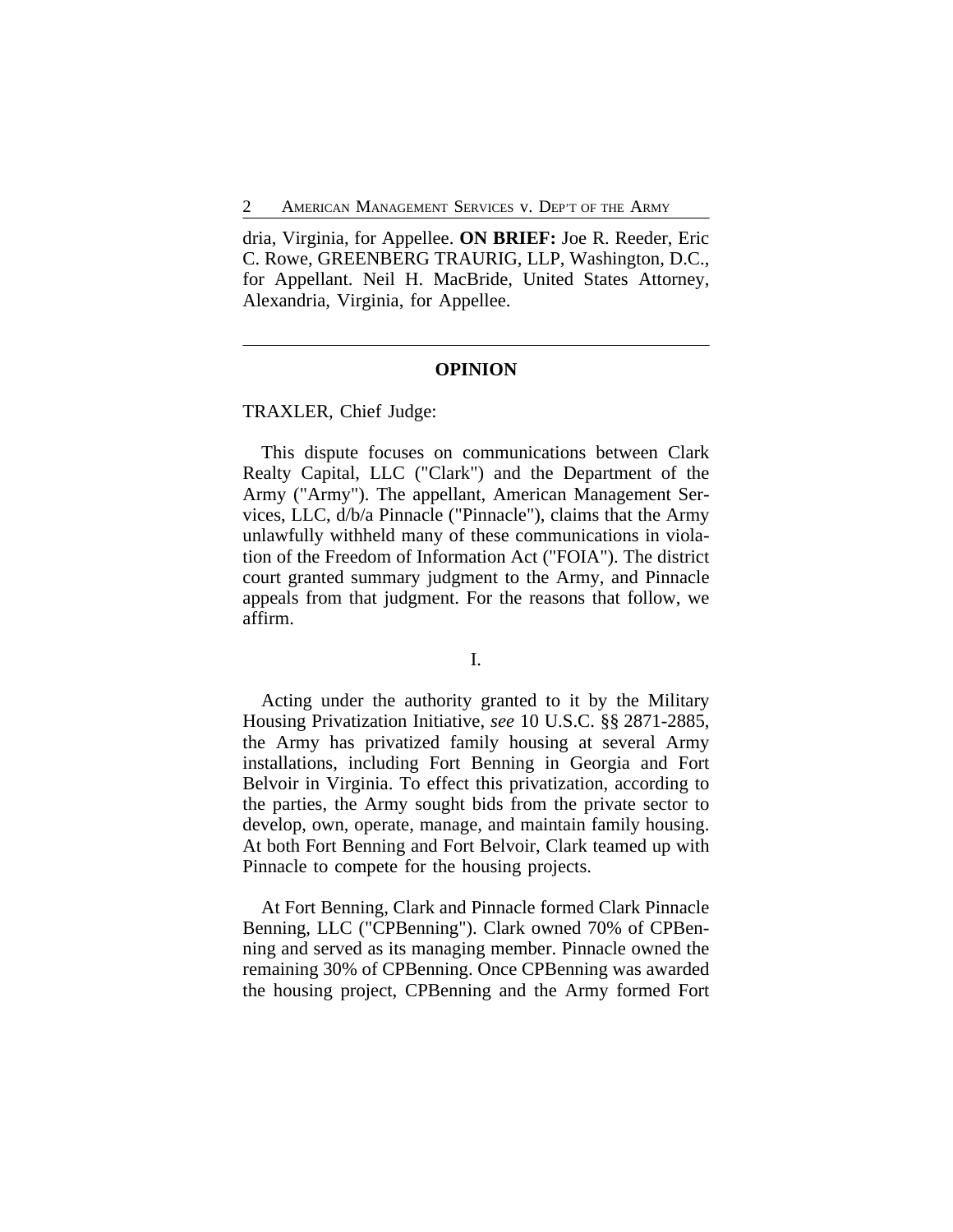Benning Family Communities, LLC ("FBFC"), with CPBenning owning 51% of FBFC and the Army owning the remaining 49%. Clark served as the managing member of FBFC. American Management Services East, LLC ("AMSE"), a subsidiary of Pinnacle, served as the property manager for FBFC.

The arrangement at Fort Belvoir was slightly different and more complicated. Clark and Pinnacle initially formed two entities: Clark Pinnacle Belvoir, LLC ("CPBelvoir") and Belvoir Holdings, LLC. These two entities, owned 70% by Clark and 30% by Pinnacle, then formed Fort Belvoir Residential Communities, LLC ("FBRC"). Clark served as the managing member for FBRC, and AMSE served as its property manager.**<sup>1</sup>** The Army did not own any part of FBRC; however, Belvoir Land, LLC, an entity owned 49% by the Army and 51% by CPBelvoir, leased land to FBRC for the development of housing.

### II.

In 2010, Clark contends it discovered evidence of alleged fraud being committed by Pinnacle.**<sup>2</sup>** As a result, by May 2010, Clark had decided to appoint a replacement property manager for both FBFC and FBRC and to initiate litigation against Pinnacle. In order for FBFC and FBRC to appoint a replacement property manager and to initiate litigation, however, Clark was obligated by the companies' operating agreements to obtain the Army's approval. Clark met with the Army on May 6, 2010, and provided the Army with a binder of documents prepared by Clark's outside counsel, Kirkland & Ellis. The documents contained in the binder were meant to provide the Army with evidence of the fraudulent conduct

**<sup>1</sup>**Although AMSE, and not Pinnacle, was the actual property manager, we will hereinafter refer to AMSE as Pinnacle for the sake of simplicity.

**<sup>2</sup>**Pinnacle disputes that it was acting fraudulently. We do not address whether Pinnacle was in fact acting fraudulently, and we mention the alleged fraud for background purposes only.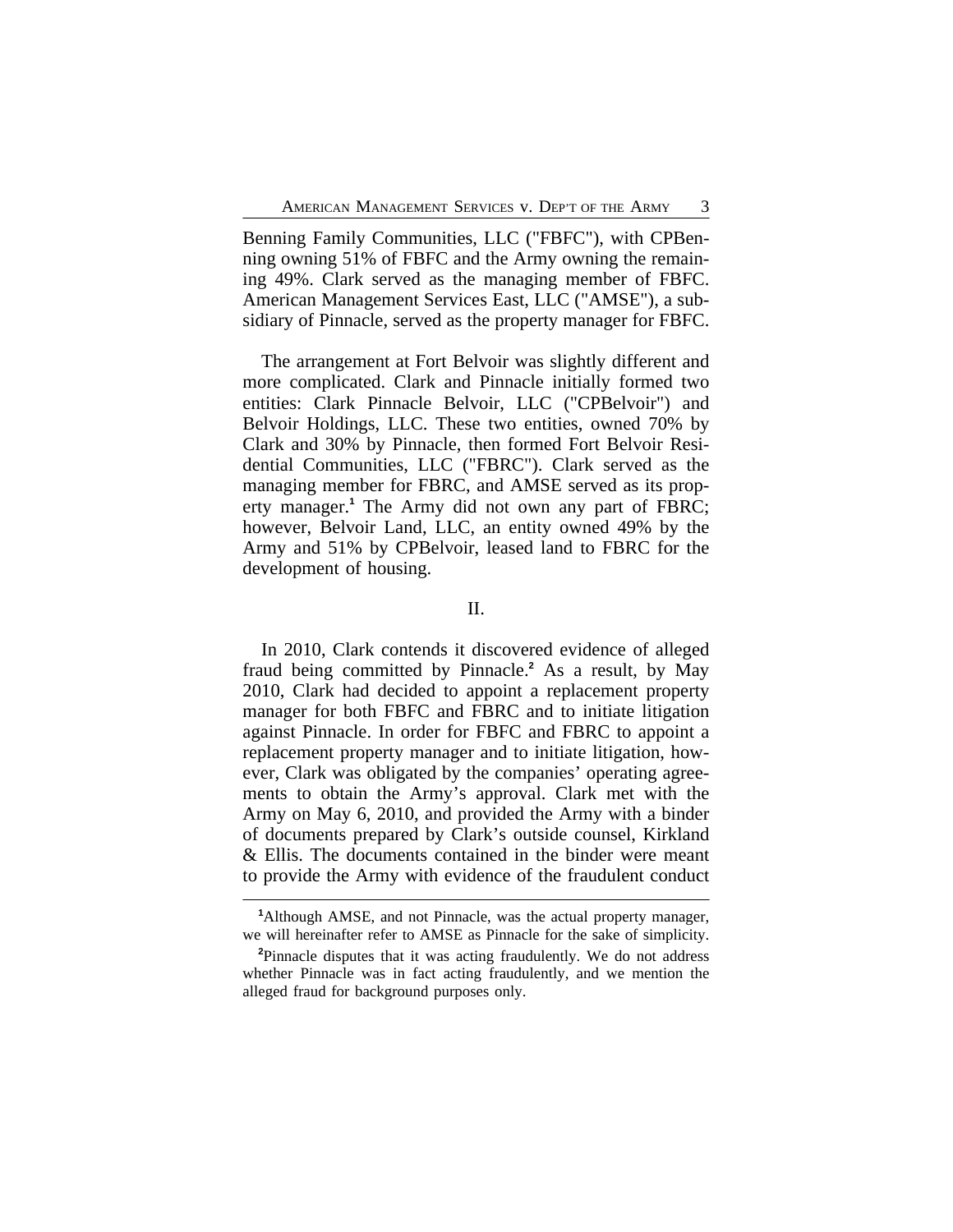that Clark alleged. After viewing these documents, the Army, on May 14, 2010, approved of Clark's proposed course of action. Six days later, Clark, on behalf of FBFC and FBRC, filed a lawsuit against Pinnacle in the Superior Court of Muscogee County, Georgia (the "Georgia litigation"), seeking, among other things, a declaratory judgment that the property management agreements at Forts Benning and Belvoir were automatically terminated as a result of Pinnacle's alleged misconduct. The Army is not a party to the Georgia litigation. However, after the Army gave its approval to Clark, and during the pendency of the Georgia litigation, which is ongoing, Clark and the Army continued to correspond about the litigation and about the management of the military housing projects generally.

Through the discovery process in the Georgia litigation, Pinnacle sought the binder provided to the Army by Clark and various other communications between Clark and FBFC/FBRC. FBFC and FBRC objected to the discovery requests, asserting various privileges. Instead of moving to compel disclosure of these documents or challenging the validity of the assertions of privilege, Pinnacle submitted a FOIA request to the Army. In that request, Pinnacle sought, among other things, "[a]ll records of any nature referring directly to pending litigation or matters known to be directly related to" the Georgia litigation and "[a]ll records submitted or requested by Clark." J.A. 344. On February 24, 2011, a government official provided Pinnacle with an interim release of 48 documents. Believing that this interim release was unresponsive to its FOIA request and that the Army had violated FOIA by failing to timely respond to its request, Pinnacle filed the instant FOIA action in the Eastern District of Virginia. In its complaint, Pinnacle sought a declaration that the Army had violated FOIA and sought an order compelling the Army to produce all responsive records and provide Pinnacle with an index of all responsive documents, pursuant to *Vaughn v. Rosen*, 484 F.2d 820, 827-28 (D.C. Cir. 1973) (requiring agencies to correlate documents withheld with a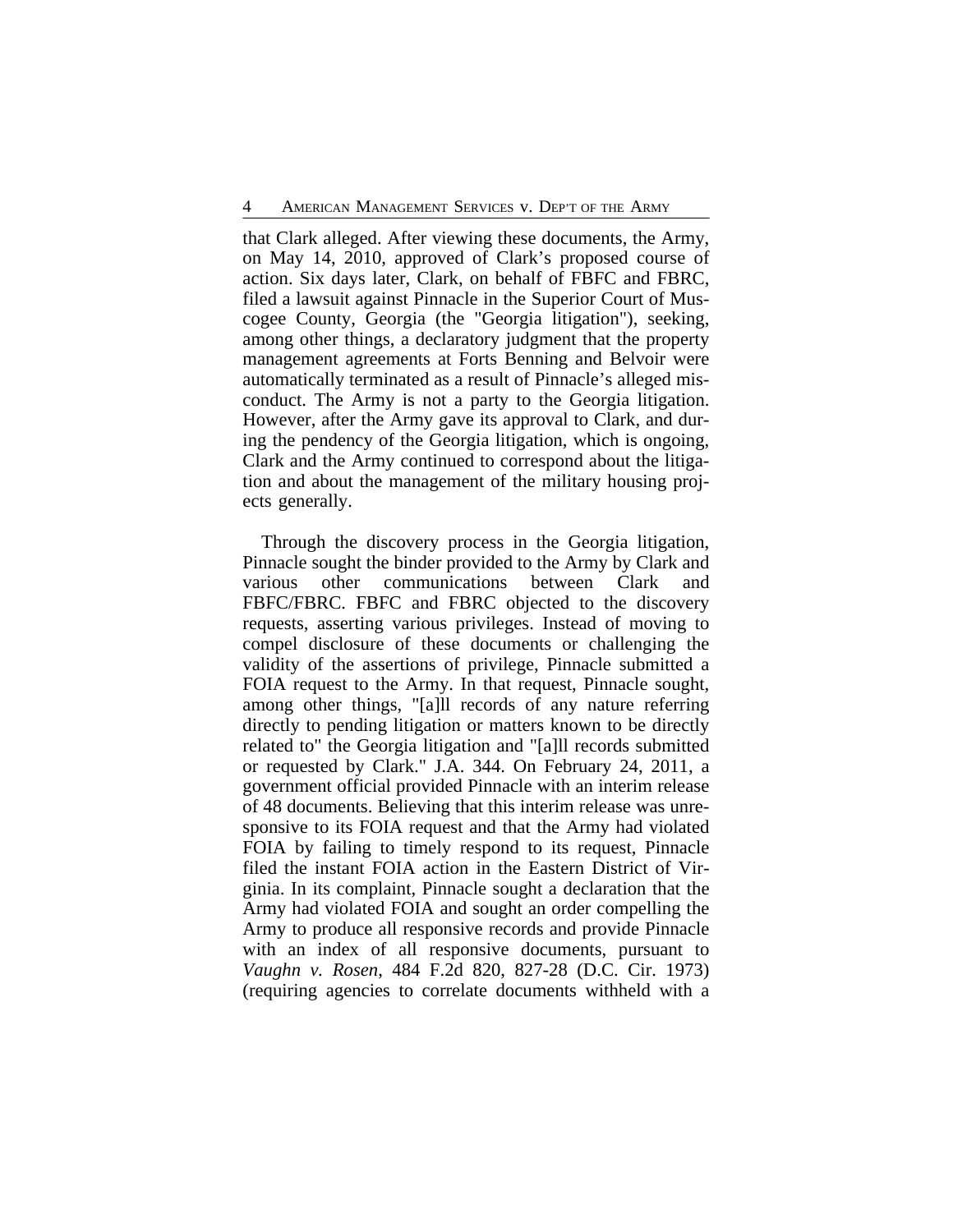specific FOIA exemption and the agency's nondisclosure justification).

On May 20, 2011, the Army issued its final administrative decision on Pinnacle's FOIA request. In that decision, the Army acknowledged that 929 pages of responsive documents remained after accounting for the interim release of 48 pages. Of the 929 pages of responsive documents, the Army released 7 pages, withheld 383 pages claiming they were either in Pinnacle's possession already or contained only boilerplate language,**<sup>3</sup>** and withheld the remaining 344 pages based on Exemptions 4 and 5 of FOIA. *See* 5 U.S.C. § 552(b)(4), (5). Subsequent to this administrative release, the Army answered Pinnacle's complaint, filed a motion for summary judgment, and attached a *Vaughn* index to the motion. Pinnacle opposed the Army's motion and filed a cross-motion for summary judgment.

In addressing these motions, the district court first grouped the documents at issue into three separate categories, an organizational approach that we will follow. Category A contained correspondence and memoranda internal to the Army; Category B contained correspondence between the Army and Clark or between the Army and Clark's outside counsel; and Category C contained documents submitted by Clark to the Army. The district court found that the Category A and B documents fell within Exemption 5 of FOIA, *see* 5 U.S.C. § 552(b)(5), and that the Category C documents fell within Exemption 4 of the statute, *see id.* § 552(b)(4). The district court, therefore, denied Pinnacle's motion and granted the Army's motion. Pinnacle now appeals from that grant of summary judgment.

**<sup>3</sup>**The Army nonetheless expressed its willingness to make these 383 pages available, subject to standard duplication fees.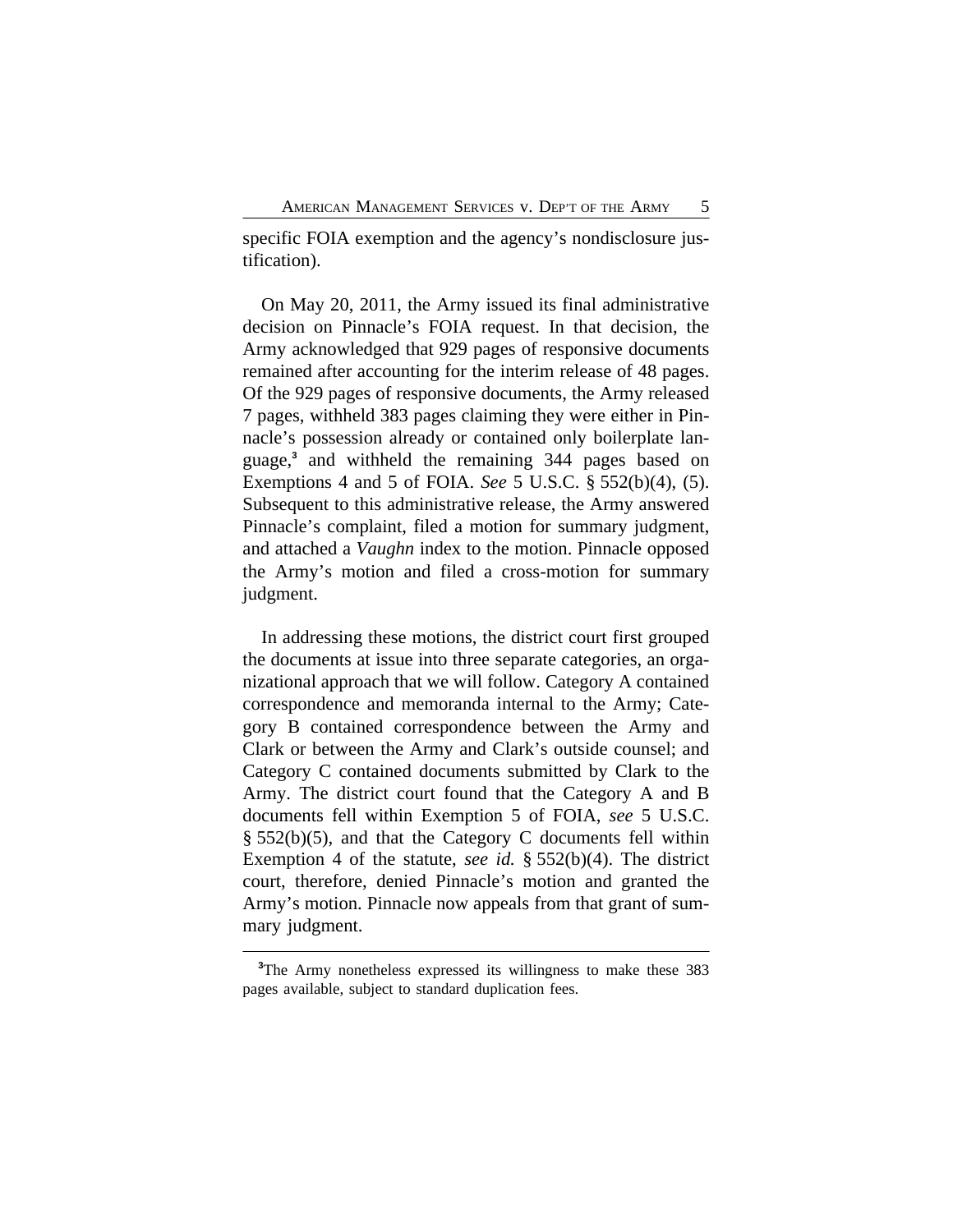#### III.

"The basic purpose of FOIA is to ensure an informed citizenry, vital to the functioning of a democratic society, needed to check against corruption and to hold the governors accountable to the governed." *NLRB v. Robbins Tire & Rubber Co.*, 437 U.S. 214, 242 (1978). Accordingly, under FOIA, when "any person" makes a sufficiently specific and reasonable request for records from a government agency, the agency "shall make the records promptly available." 5 U.S.C. § 552(a)(3)(A). However, because "public disclosure is not always in the public interest," *Baldrige v. Shapiro*, 455 U.S. 345, 352 (1982), the statute contains nine exemptions that "reflect a wide array of concerns," *Hunton & Williams v. DOJ*, 590 F.3d 272, 277 (4th Cir. 2010), and "are designed to safeguard various public interests against the harms that would arise from overbroad disclosure," *Hanson v. U.S. Agency for Int'l Dev.*, 372 F.3d 286, 290 (4th Cir. 2004).

"FOIA exemptions are to be narrowly construed." *FBI v. Abramson*, 456 U.S. 615, 630 (1982). The government has "[t]he burden of demonstrating that a requested document falls under an exemption," *Hunton & Williams*, 590 F.3d at 276, which it can satisfy "by describing the withheld material with reasonable specificity and explaining how it falls under one of the enumerated exemptions," *Hanson*, 372 F.3d at 290. Whether a document falls within a prescribed exemption, and therefore whether a district court properly granted the government summary judgment, is a question of law that we review de novo. *See Ethyl Corp. v. EPA*, 25 F.3d 1241, 1246 (4th Cir. 1994).

On appeal, Pinnacle challenges the district court's ruling with respect to the documents in Categories B and C only.**<sup>4</sup>**

**<sup>4</sup>**Pinnacle does not challenge on appeal the district court's grant of summary judgment with respect to the Category A documents. Before the district court, Pinnacle also objected to the Army's declarations, the adequacy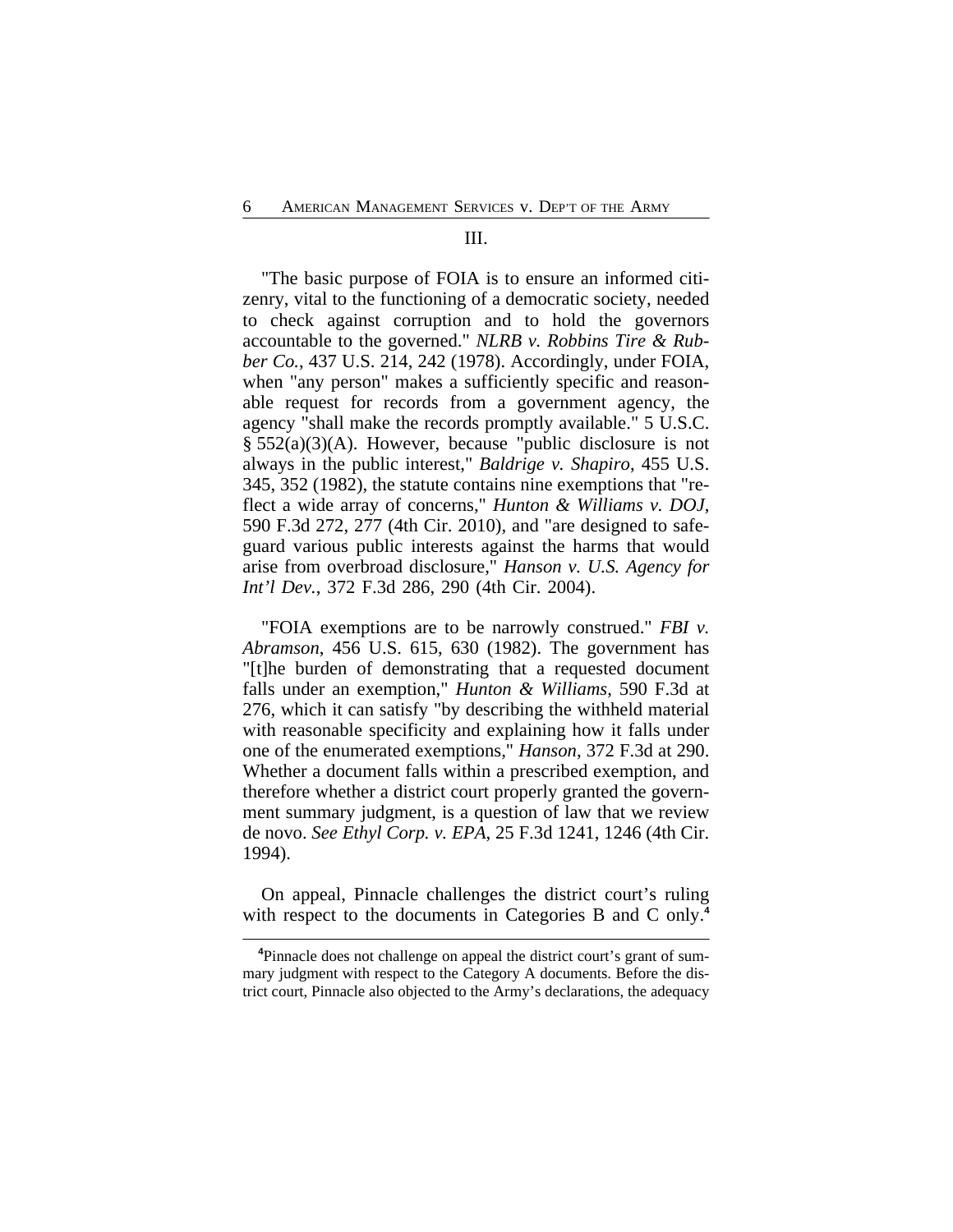Following the order in which the parties have raised these issues in their briefing, we begin by addressing the Category C documents.

A.

The bulk of the Category C documents were prepared by Clark's outside counsel and were contained in the binder Clark gave to the Army when seeking its approval to appoint a replacement property manager and to initiate litigation.**<sup>5</sup>** The district court concluded that the Category C documents fell within Exemption 4, which provides that FOIA "does not apply to matters that are . . . (4) trade secrets and commercial or financial information obtained from a person and privileged or confidential." 5 U.S.C. § 552(b)(4). To establish that Exemption 4 applies, the government must therefore show that the documents at issue are (1) trade secrets or commercial or financial information, (2) that were obtained from a person outside the government, and (3) are privileged or confidential. *Acumenics Research & Tech. v. DOJ*, 843 F.2d 800, 807 (4th Cir. 1988). Pinnacle concedes that the Army can satisfy the

**<sup>5</sup>**According to the district court,

[t]hese documents include timelines and tables created at the direction of Clark's outside counsel that relate to Pinnacle's alleged wrongdoing, notes taken during interviews with personnel relating to the allegations of misconduct, and internal reports detailing the alleged wrongdoing and evaluating the project's internal financial controls. Other documents in the binder that were selected and organized by Clark's outside counsel from a larger universe of documents include selected emails, invoices, invoice logs, checks, and work orders.

J.A. 837-38.

of the Army's search for responsive documents, and the accuracy of the Army's *Vaughn* index. Pinnacle also argued before the district court that the Army did not reasonably segregate releasable information. The district court found these four contentions to be without merit, and Pinnacle has not raised them on appeal.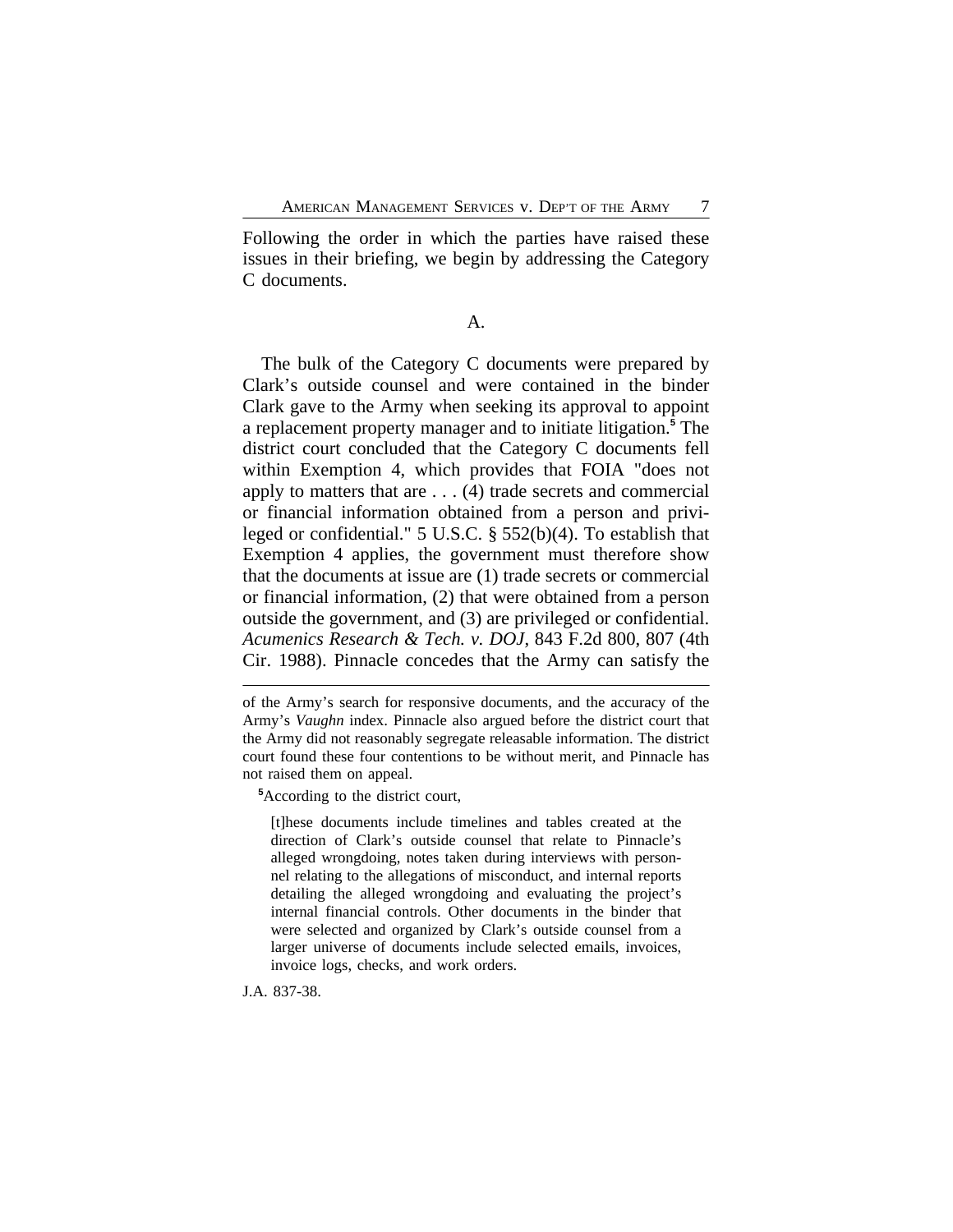first two elements of this test because the Category C documents were commercial in nature and were obtained from a person outside of the government. The only question, then, is whether the Category C documents are privileged or confidential.

Pinnacle and the Army focus their Category C arguments on confidentiality and give short shrift to the issue of privilege, mentioning the issue mostly in footnotes in their briefs. And the district court, upon finding the Category C documents to be confidential, did not reach the issue of privilege. Because we agree that the documents are confidential, we likewise do not address the question of privilege.

Adopting a test formulated by the D.C. Circuit in *National Parks & Conservation Association v. Morton*, 498 F.2d 765 (D.C. Cir. 1974) (the "*National Parks* Test"), we have held that "[i]nformation is confidential if its disclosure is likely to (1) 'impair the Government's ability to obtain necessary information in the future,' or (2) 'cause substantial harm to the competitive position of the person from whom the information was obtained.'" *Acumenics Research & Tech.*, 843 F.2d at 807 (quoting *Nat'l Parks & Conservation Ass'n*, 498 F.2d at 770). The Army does not attempt to justify its Category C withholdings under the competitive-position prong of this test. Therefore, in determining whether the Category C documents are confidential and, thus, fall within Exemption 4, we resolve only the narrow issue of whether the Army satisfied its burden of showing that disclosure of the documents would "impair the Government's ability to obtain necessary information in the future." *Id.* (internal quotation marks omitted).

To satisfy its burden, the Army provided the district court with two affidavits. Ronald J. Buchholz, the Army's Associate Deputy General Counsel, stated in his affidavit that public disclosure of documents similar to the Category C documents would likely result in Clark or a similar entity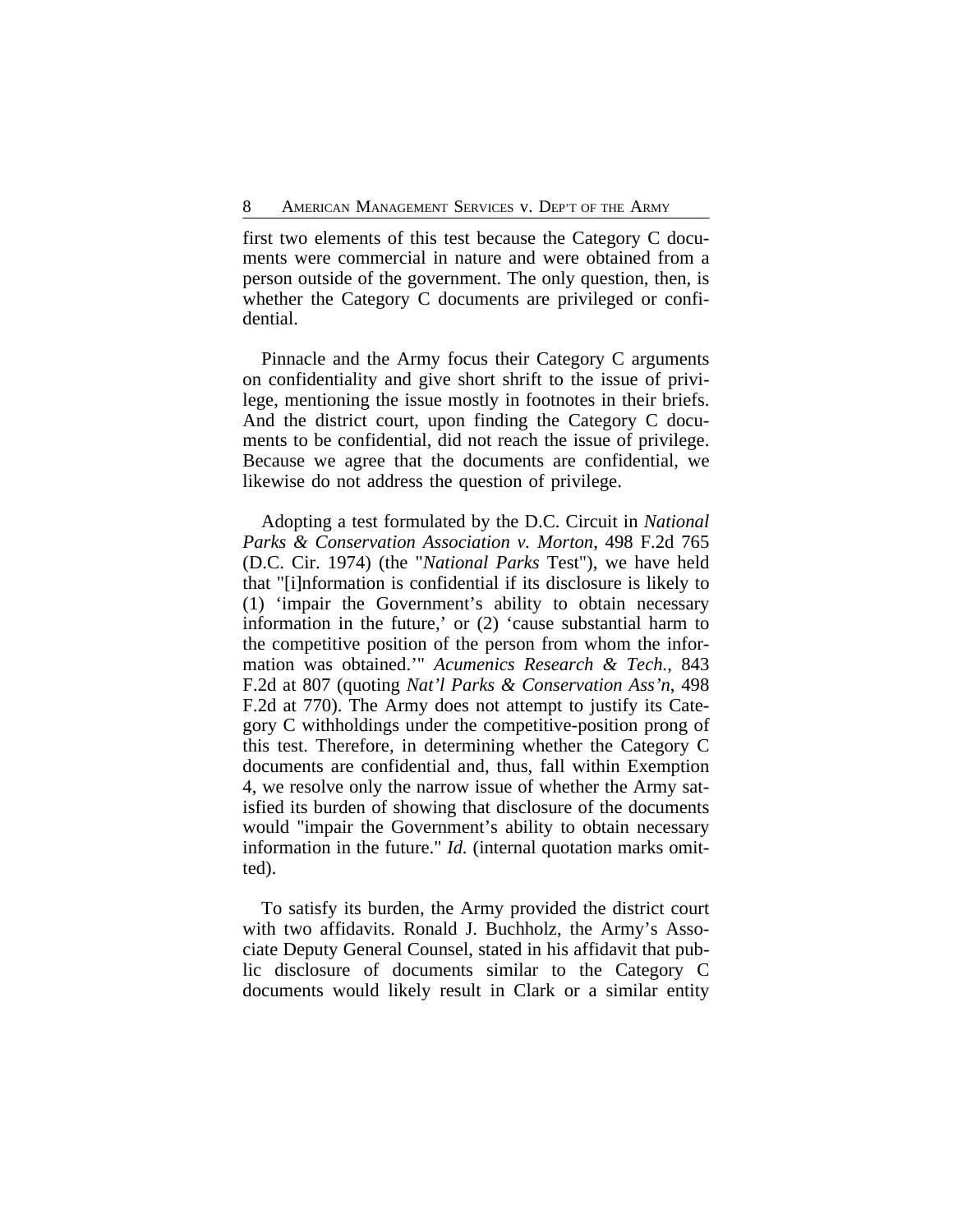being "less willing to share information with the Army," which would "adversely impact[] . . . decision-making process[es] with regard to taking actions on behalf of a housing LLC." J.A. 67. And Joseph F. Calcara, Deputy Assistant Secretary of the Army for Installations, Housing, and Partnerships, likewise concluded that "to ensure that the Army's access to high quality information is not impeded, . . . the Army [must] keep information provided by [Clark and similarly situated entities] confidential to the maximum extent permitted by applicable law." J.A. 770. Giving substantial weight to these affidavits as we are required to do, *see* 5 U.S.C.  $\S 552(a)(4)(B)$ , we find, in our de novo review, that public disclosure of the Category C documents would impair the government's ability to obtain necessary information in the future.

The Category C documents, most of which were prepared by Clark's outside counsel, include audit reports, other internal documents, and investigative findings. Clark's purpose in providing these documents to the Army was to present the Army with evidence of Pinnacle's alleged wrongdoing in order to get the Army's approval to terminate and sue Pinnacle. Therefore, as indicated in the *Vaughn* index, the documents contained internal financial and business information about FBFC and FBRC, as well as evidence of the deliberative processes used by counsel for Clark to cull down the relevant documents and present them in a manner to achieve Clark's objective. We have no hesitation in concluding that Clark would prefer not to disclose such documents to the public. Disclosure, in our view, would likely have a chilling effect on a company's decision to initiate litigation in the first place, or, alternatively, to provide a government agency with the same quality and quantity of information that it might otherwise receive. Accordingly, we conclude that public disclosure would impair the government's ability to get this necessary information in the future and that the documents in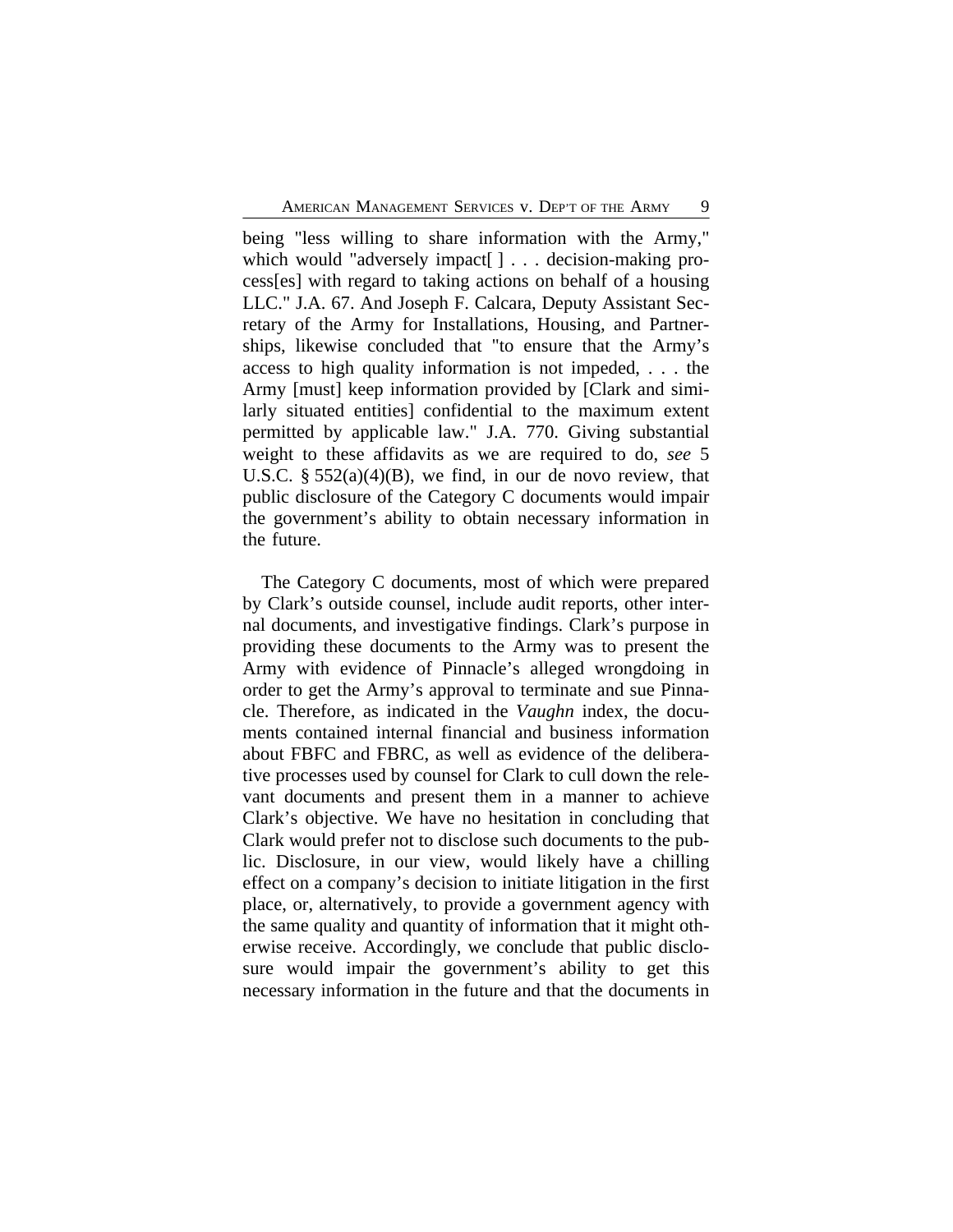Category C are, therefore, confidential and fall within Exemption 4.**<sup>6</sup>**

Acknowledging that the Army, and not Pinnacle, has the burden to establish application of a FOIA exemption, we nonetheless briefly address Pinnacle's arguments on appeal.

The Army urges us to adopt and apply the *Critical Mass* Test, through which it may more easily establish the confidentiality of the Category C documents. We have not previously adopted the *Critical Mass* Test, *see Wickwire Gavin, P.C. v. United States Postal Serv.*, 356 F.3d 588, 597 (4th Cir. 2004) (declining to "decide which test governs within the Fourth Circuit for determining whether information is confidential"), and we need not do so in this case. We acknowledge that if we were to adopt the *Critical Mass* Test, this case would present a unique circumstance because Clark's disclosures to the Army have both voluntary and obligatory elements. However, because we find that the Category C documents are confidential under the more stringent *National Parks* Test, we need not address the applicability of the less cumbersome *Critical Mass* Test, through which the documents would be clearly confidential. *Cf. McDonnell Douglas Corp. v. Nat'l Aeronautics & Space Admin.*, 180 F.3d 303, 305-06 (D.C. Cir. 1999) (expressing difficulty in ascertaining the voluntariness of a private company's bid for a government contract but finding documents confidential under the more stringent *National Parks* Test by assuming, *arguendo*, that the disclosure was involuntary).

**<sup>6</sup>** In *Critical Mass Energy Project v. Nuclear Regulatory Commission*, 975 F.2d 871 (D.C. Cir. 1992) (en banc), the D.C. Circuit reaffirmed the *National Parks* Test but confined its application "to information that persons are *required* to provide the Government." 975 F.2d at 872 (emphasis added). With regard to information "given to the Government *voluntarily*," the D.C. Circuit held that such information is confidential "if it is of a kind that the provider would not customarily make available to the public." *Id.* (emphasis added) ("*Critical Mass* Test"). Although these tests address different factual scenarios, we note that the considerations made under each test are not mutually exclusive. Confidentiality under the *Critical Mass* Test is broader than confidentiality under the *National Parks* Test, but it includes many, if not all, of the same considerations. In other words, if public disclosure of a document is likely to impair the government's ability to obtain necessary information in the future or cause substantial harm to a company's competitive position, that document will most certainly also contain information that the provider would not customarily make available to the public.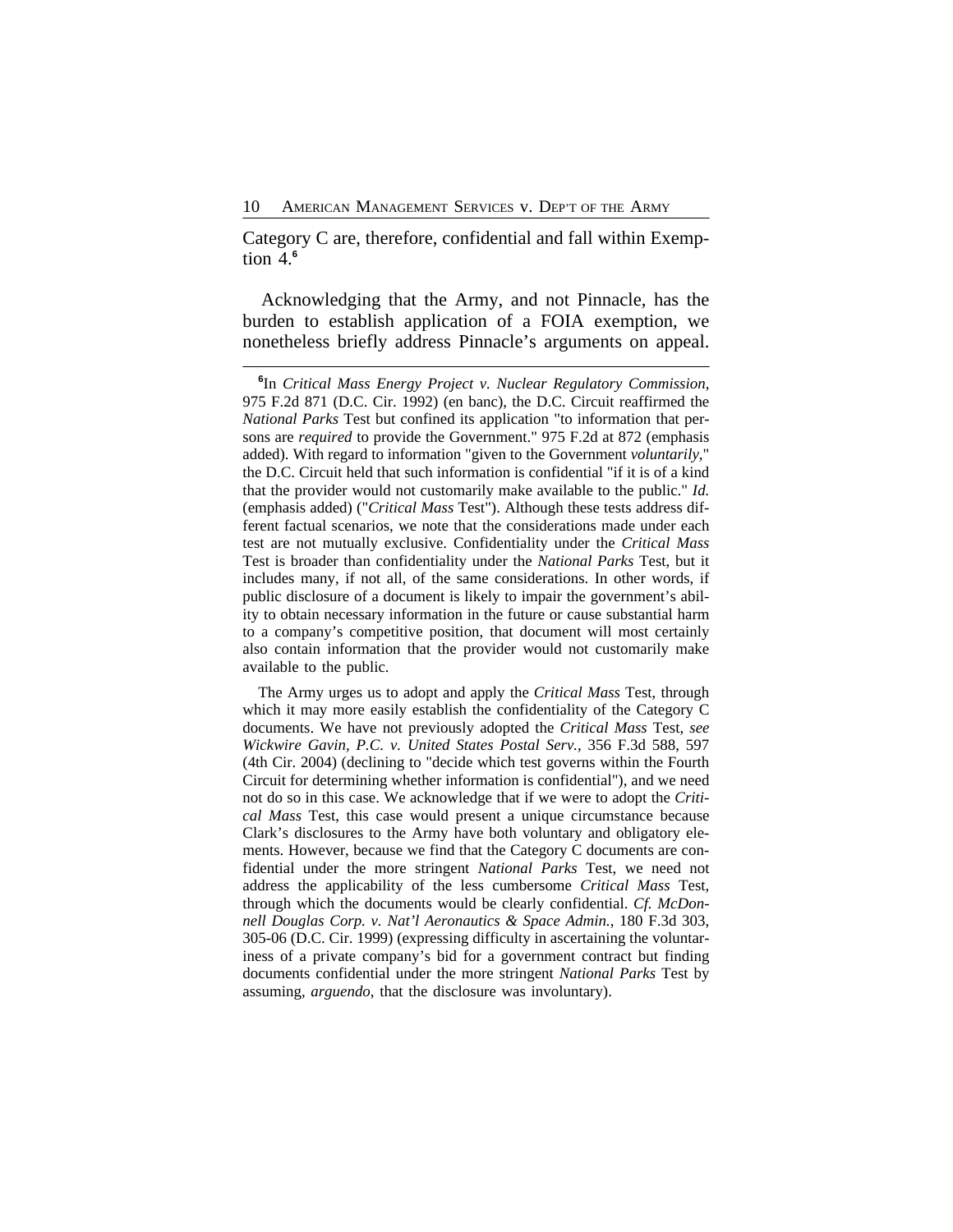Pinnacle did not provide the district court with an affidavit attempting to controvert the conclusions of Buchholz and Calcara with regard to future impairment. Instead, Pinnacle first argues that the impairment test for confidentiality is altogether inapposite. According to Pinnacle, because Clark was contractually obligated to get the Army's approval, public disclosure of documents would never impair the government's ability to obtain them. This contention misses the point. It is true that Clark was contractually obligated to get the Army's approval to terminate Pinnacle's property management contracts and to sue Pinnacle. However, Clark was under no obligation to take the actions in the first place, nor was it obligated to provide the Army with a certain quantity or quality of information pursuant to the parties' operating agreements. A chilling effect on these decisions—the decision to initiate litigation and the decision to provide thorough and exhaustive documentation—would no doubt impair the government's ability to obtain necessary information about possible fraud and mismanagement. In the context of a publicprivate partnership, if the cost of reporting fraud and mismanagement involved public disclosure of confidential financial and business information, private companies would be less apt to report fraud, and less fraud would, therefore, be uncovered. In this case, the fact that Clark had to get the Army's approval under the parties' agreements if it *chose* to initiate litigation is not determinative in the impairment calculus in our view.

Pinnacle also contends that any additional or more thorough information that might be provided under an assurance of its nondisclosure "is not the 'necessary' information FOIA seeks to ensure is available in the future." Brief of Appellant at 17. But whether Pinnacle thinks the information is "necessary" is not the relevant inquiry. *See 9 to 5 Org. for Women Office Workers v. Fed. Reserve*, 721 F.2d 1, 10 (1st Cir. 1983) (interpreting the word "necessary" in Exemption 4 "to reflect Congress' purpose to protect information which would be *particularly helpful to agency officials* in carrying out their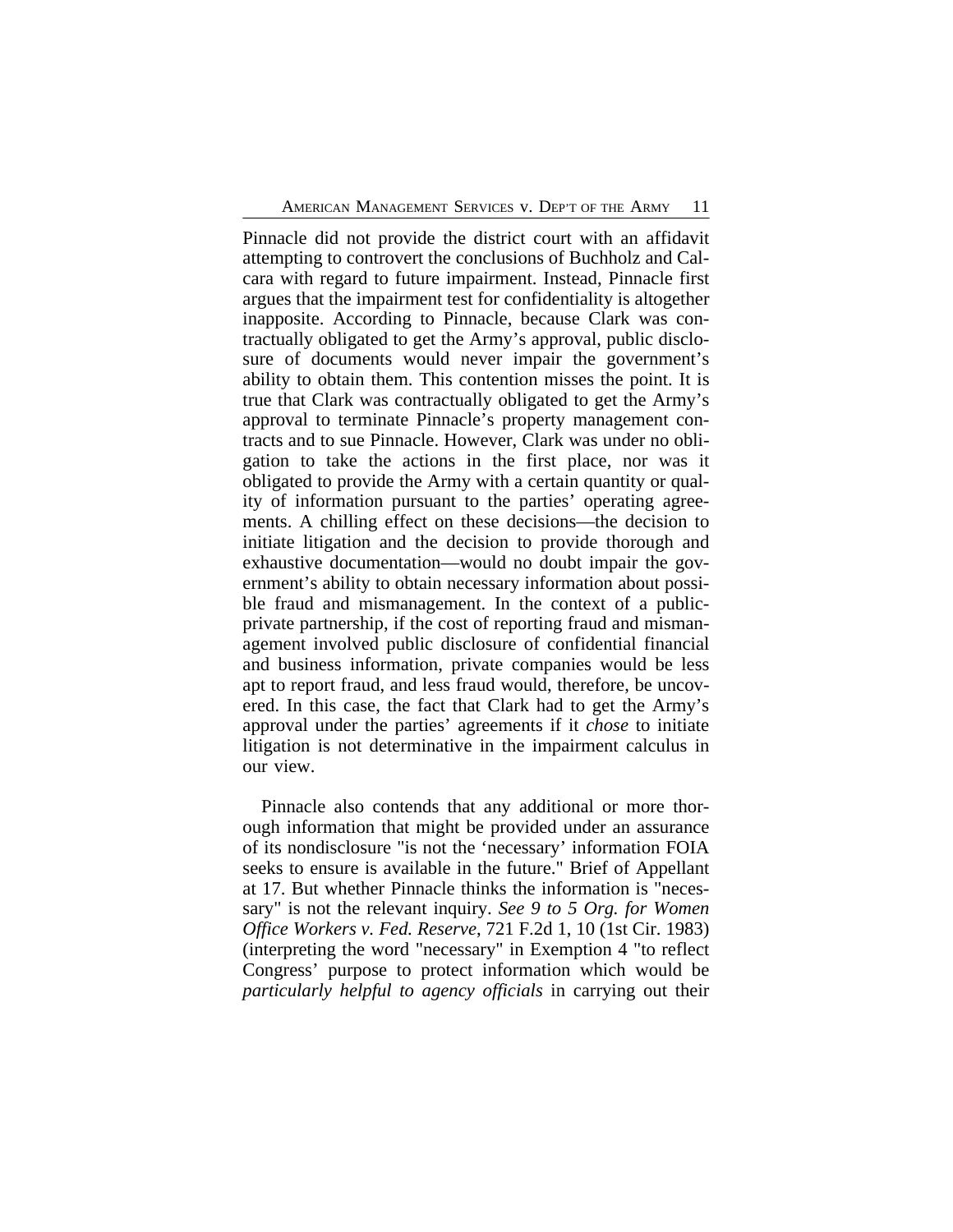mandate" and rejecting argument that information withheld "must be 'necessary' in the sense of being absolutely *essential* to the operations of the agency or to the governing process itself" (first emphasis added)); *see also National Parks*, 498 F.2d at 767 ("Unless persons having necessary information can be assured that it will remain confidential, they may decline to cooperate with officials and the ability of the Government to make *intelligent, well informed decisions* will be impaired." (emphasis added)). Thus, contrary to Pinnacle's assertions, we find that in the context of the public-private partnerships at issue in this case, having thorough and highquality information "would be particularly helpful" to the Army in making "intelligent, well informed decisions" about whether to take action against Pinnacle for its alleged wrongdoing.

B.

We turn now to the Category B documents and consider whether they fall within Exemption 5. The Category B documents consist of communications between the Army and Clark or between the Army and Clark's outside counsel, all of which took place after May 14, 2010, when the Army gave Clark its approval to initiate a lawsuit. The district court found that the Category B documents fell within Exemption 5, which excludes from the FOIA disclosure obligation "interagency or intra-agency memorandums or letters which would not be available by law to a party other than an agency in litigation with the agency." 5 U.S.C. § 552(b)(5). To fall within Exemption 5, a document must (1) be inter- or intra-agency and (2) fall within a discovery privilege. *See Rein v. U.S. Patent & Trademark Office*, 553 F.3d 353, 371 (4th Cir. 2009). On appeal, Pinnacle does not challenge the Army's ability to establish that the communications are privileged, and we find that the government can satisfy the privilege prong. Thus, we are left to resolve the issue of whether the Category B documents are inter- or intra-agency documents.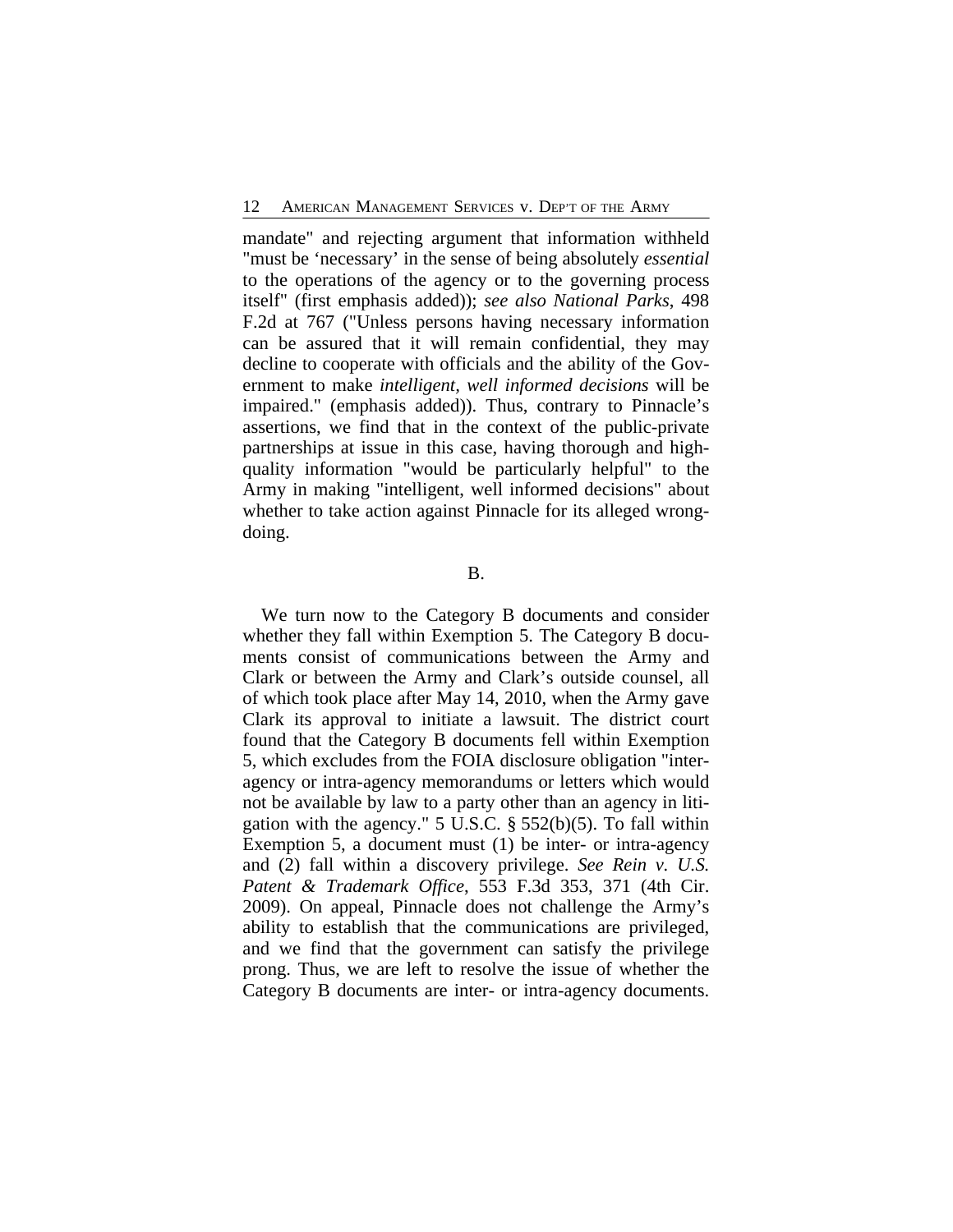1.

Although Clark, the source of the documents, is not a government agency, "in some circumstances a document prepared outside the Government may nevertheless qualify as an 'intraagency' memorandum under Exemption 5." *Dep't of the Interior v. Klamath Water Users Protective Ass'n*, 532 U.S. 1, 9 (2001). One such circumstance, relied upon by the district court, is where the common interest doctrine applies. *See Hunton & Williams*, 590 F.3d at 277. "The common interest doctrine permits parties whose legal interests coincide to share privileged materials with one another in order to more effectively prosecute or defend their claims." *Id.* We "carefully scrutinize<sup>[]"</sup> a government agency's assertion of a common interest. *Id.* at 274. Therefore, for the common interest doctrine to apply in the context of Exemption 5, "an agency must show that it had agreed to help another party prevail on its legal claims at the time of the communications at issue because doing so was in the public interest." *Id.* The common interest doctrine does not require a written agreement, *see id.* at 287, nor does it require that both parties to the communications at issue be co-parties in litigation, *see In re Grand Jury Subpoenas*, 902 F.2d 244, 249 (4th Cir. 1990) (collecting cases). However, there must be an agreement or a meeting of the minds. *See Hunton & Williams*, 590 F.3d at 285, 287. "[M]ere 'indicia' of joint strategy as of a particular point in time are insufficient to demonstrate that a common interest agreement has been formed." *Id.* at 285.

To satisfy its burden of establishing the requisite meeting of the minds or agreement to pursue a joint legal strategy, the Army, as before, provided the court with declarations from Joseph F. Calcara and Ronald J. Buchholz. Calcara first emphasized the Army's financial interests in the wellbeing of the military housing projects by noting that the Army is a 49% owner of the entities that control the housing projects and that the Army receives most of the net operating income generated by the housing projects. As a result of this financial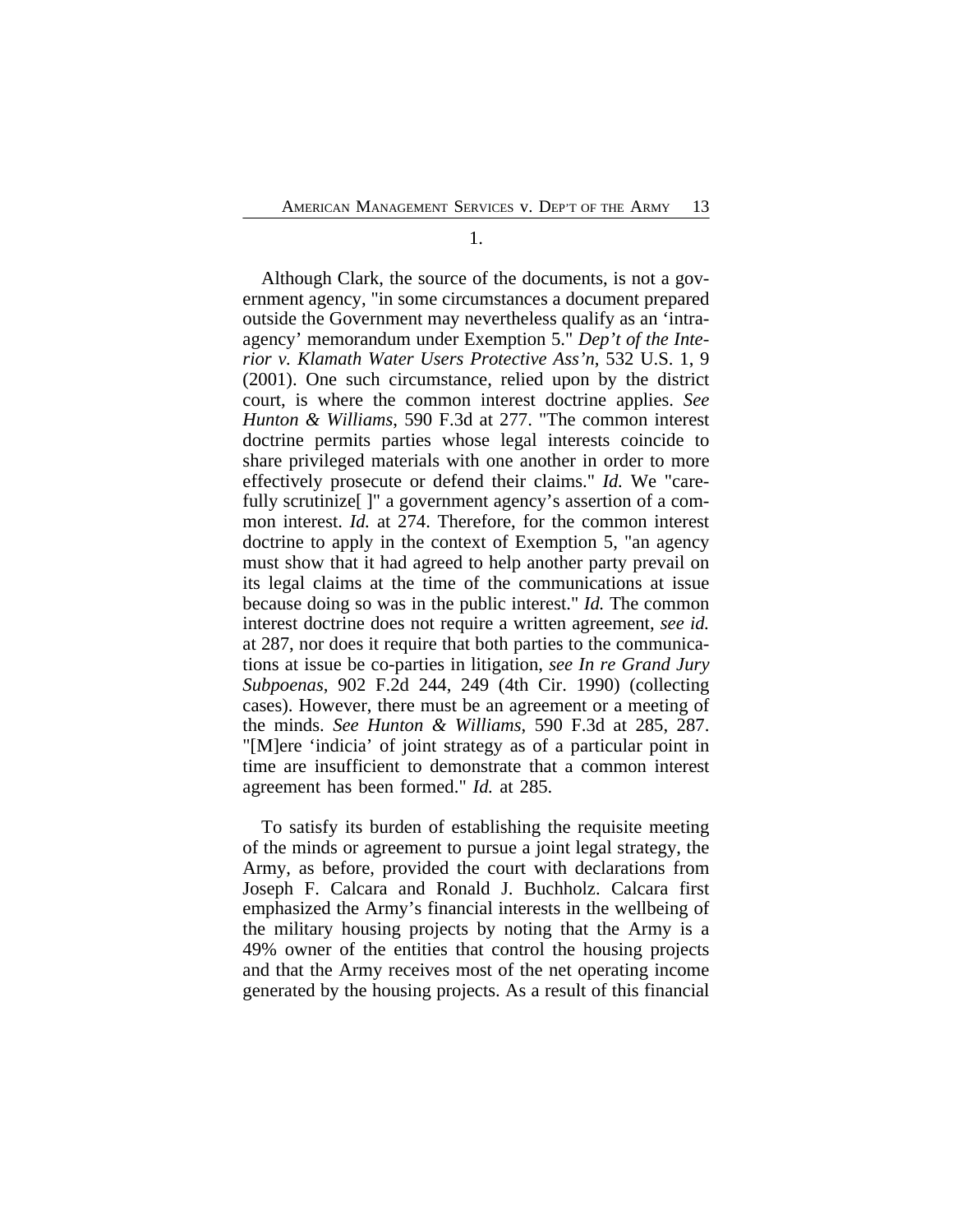interest, Calcara further discussed the Army's joint legal interest with Clark, explaining that

the Army has a clear interest in both the manner in which the litigation with Pinnacle is conducted and how the litigation is resolved. The Army's interest is common to that of [Clark] since every dollar spent on litigation expenses either reduces the amount of project net income that is available to recapitalize the Projects' housing stock or increases the likelihood that the Projects will recover some or all of the monetary damages suffered by the Projects because of fraudulent activities perpetrated against the Projects by Pinnacle employees.

J.A. 771. Buchholz reiterated that "[t]he Army . . . shares a common interest with Clark in the ongoing [Georgia] litigation," and he further stated that "[t]his common interest derives . . . from [the] Army and Clark's pre-existing business relationship, . . . through which Clark [as the managing member] has an obligation to protect those housing LLCs' interests, through litigation if necessary." J.A. 68. Finally, Buchholz focused on the Army and Clark's actual agreement, specifying that "the common interest derives from the decision of Mr. Calcara . . . to agree with, and approve, Clark's proposed course of action in initiating litigation." J.A. 69. He further stated, "Although not reduced to writing, the Army and Clark effectively formed a common interest on May 14 when the Army approved Clark's course of action. The actions Clark has taken benefit Soldiers, and thus they are in the Army's interests." J.A. 69.

Pinnacle does not persist in objecting to these affidavits as it did before the district court. Because we have "no reason to question the good faith of the [Army]," we are "entitled to accept the credibility of the affidavits." *Spannaus v. DOJ*, 813 F.2d 1285, 1289 (4th Cir. 1987) (internal quotation marks omitted); *see also* 5 U.S.C. § 552(a)(4)(B) ("[A] court shall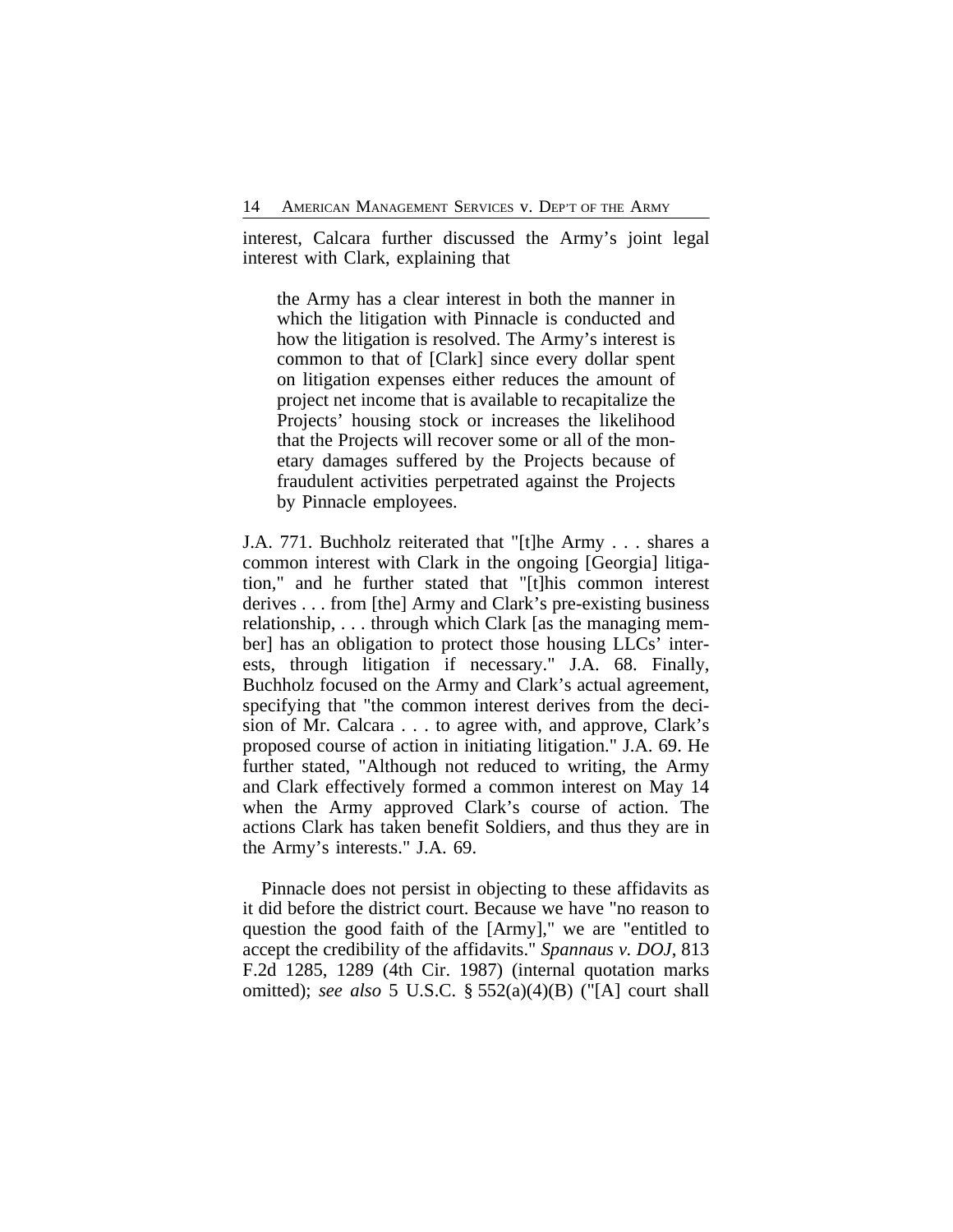accord substantial weight to an affidavit of an agency concerning the agency's determination as to . . . subsection (b)," which enumerates the FOIA exemptions.). Accordingly, we find that these affidavits, together with the Army's approval, establish the requisite agreement, beginning on May 14, 2010, to terminate Pinnacle's property management contracts at FBFC and FBRC.**<sup>7</sup>** Furthermore, the Army's declarations clearly explain that terminating Pinnacle was in the public interest. Thus, we find that communications between Clark and the Army occurring after May 14, which include the Category B communications, are protected by the common interest doctrine, qualify as intra-agency communications, and, therefore, fall within Exemption 5.

**<sup>7</sup>**This agreement, on May 14, makes the Category B communications distinguishable from the pre-November 2005 communications in *Hunton & Williams*, for which a remand was ordered. In *Hunton & Williams*, we divided the communications at issue in that FOIA action into two groups, depending on whether they occurred before or after November 2005, when the Department of Justice moved to join in pending litigation and made other explicit expressions of joint legal interest with a non-governmental litigant. Prior to November 2005, the record revealed that the parties' communications involved nothing more than an "exchange" of declarations" and "proposed pleadings," with an eye toward "persuading DOJ to become involved in the . . . litigation." 590 F.3d at 285. We remanded the case with regard to those communications for the district court to "determine the point in time when DOJ decided that the public's interest converged with [the private litigant's] interest . . . , [the time] that it wanted [the private litigant] to prevail in its litigation, and [the time] that it would assist [the private litigant] in doing so." *Id.* at 288. Part of our concern was the "danger" that "mere lobbying efforts" would "be removed from FOIA's reach." *Id.* at 285.

Those concerns are not present in the instant appeal, in large part because the Army and Clark were already business partners prior to the events central to this case. *Hunton & Williams* presents a very different circumstance where, prior to November 2005, the government was a mere customer of the non-governmental litigant. Additionally, we know the definite time when the Army and Clark's legal interests officially converged. Because all of the Category B communications occurred after that time, they cannot be characterized as mere pre-decision lobbying efforts, as Pinnacle suggests.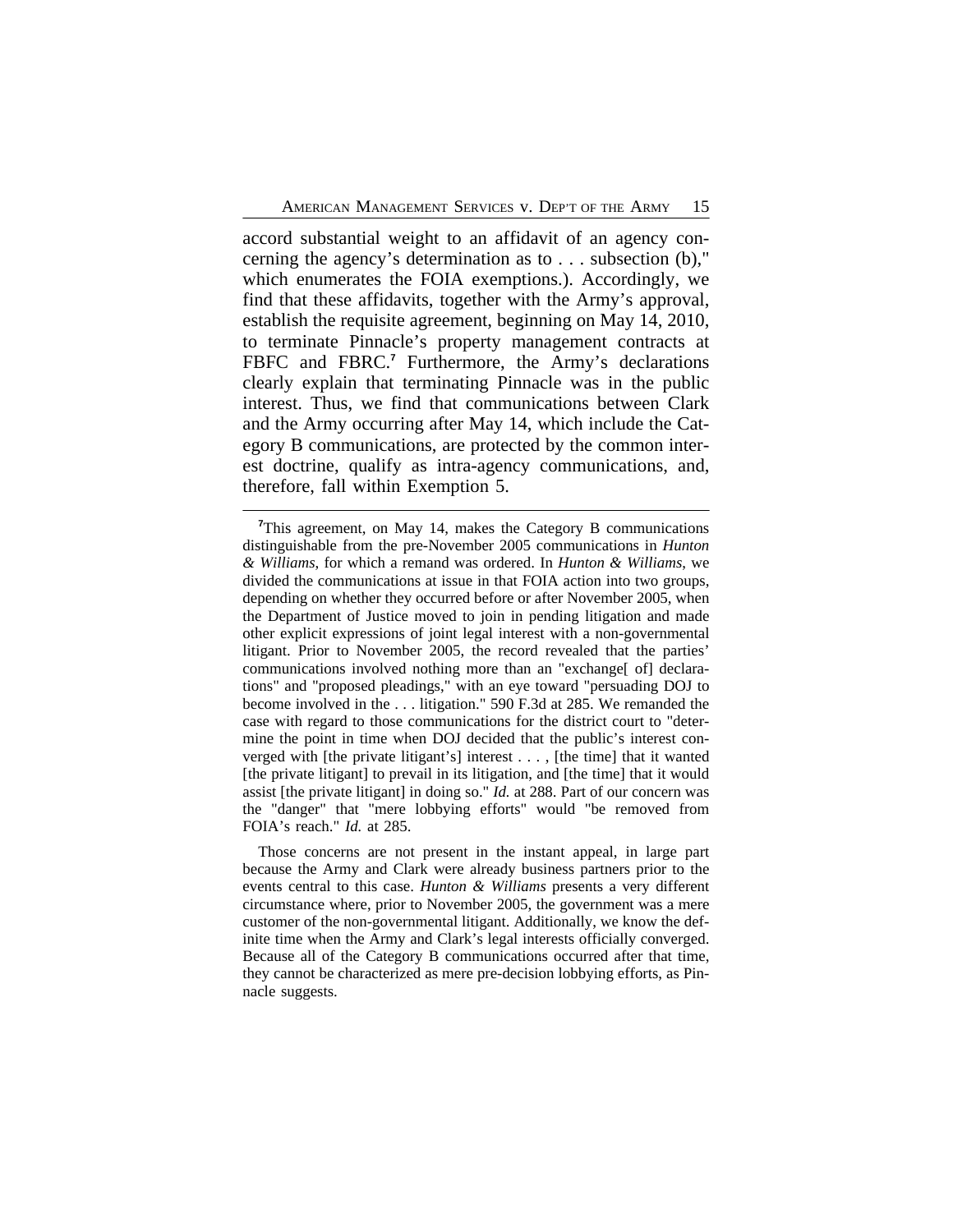2.

We briefly address Pinnacle's remaining argument. Relying on *Klamath*, Pinnacle argues that Clark's self-interest in terminating Pinnacle's contracts precludes application of Exemption 5—presumably regardless of whether the common interest doctrine would apply—because "communications with federal agencies . . . qualify as 'intra-agency' communications only when they c[o]me from parties completely devoid of any self-interest." Brief of Appellant at 22.**<sup>8</sup>** *Klamath* did not address the common interest doctrine, and we have previously stated that *Klamath* does "not impact the ... situation . . . where the two parties [to a communication] share a unitary interest in achieving a litigative outcome and result." *Hunton & Williams*, 590 F.3d at 279. Nevertheless, to provide clarification, we briefly discuss the interplay between the selfinterest of a non-governmental party on the one hand, and the public interest on the other.

In *Klamath*, documents passed between Indian tribes and the Bureau of Indian Affairs (the "Bureau") concerning the allocation of a limited water resource, and non-tribal associations seeking the use of the same limited water source filed a FOIA request with the Bureau. The Supreme Court found that the documents did not satisfy the intra-agency requirement of Exemption 5 because the Indian tribes were "selfadvocates at the expense of others seeking benefits inadequate to satisfy everyone." 532 U.S. at 12. In reaching this conclusion, the Court distinguished the Indian tribes from a paid consultant who provides advice to a governmental agency in order to assist that agency in carrying out its own functions.

In *Hunton & Williams*, we elaborated on this distinction by

**<sup>8</sup>**Pinnacle does not explain what Clark stood to gain by terminating Pinnacle's property management contracts. For the sake of the argument, however, we will assume that Clark had a self-interest in terminating Pinnacle as property manager of FBFC and FBRC.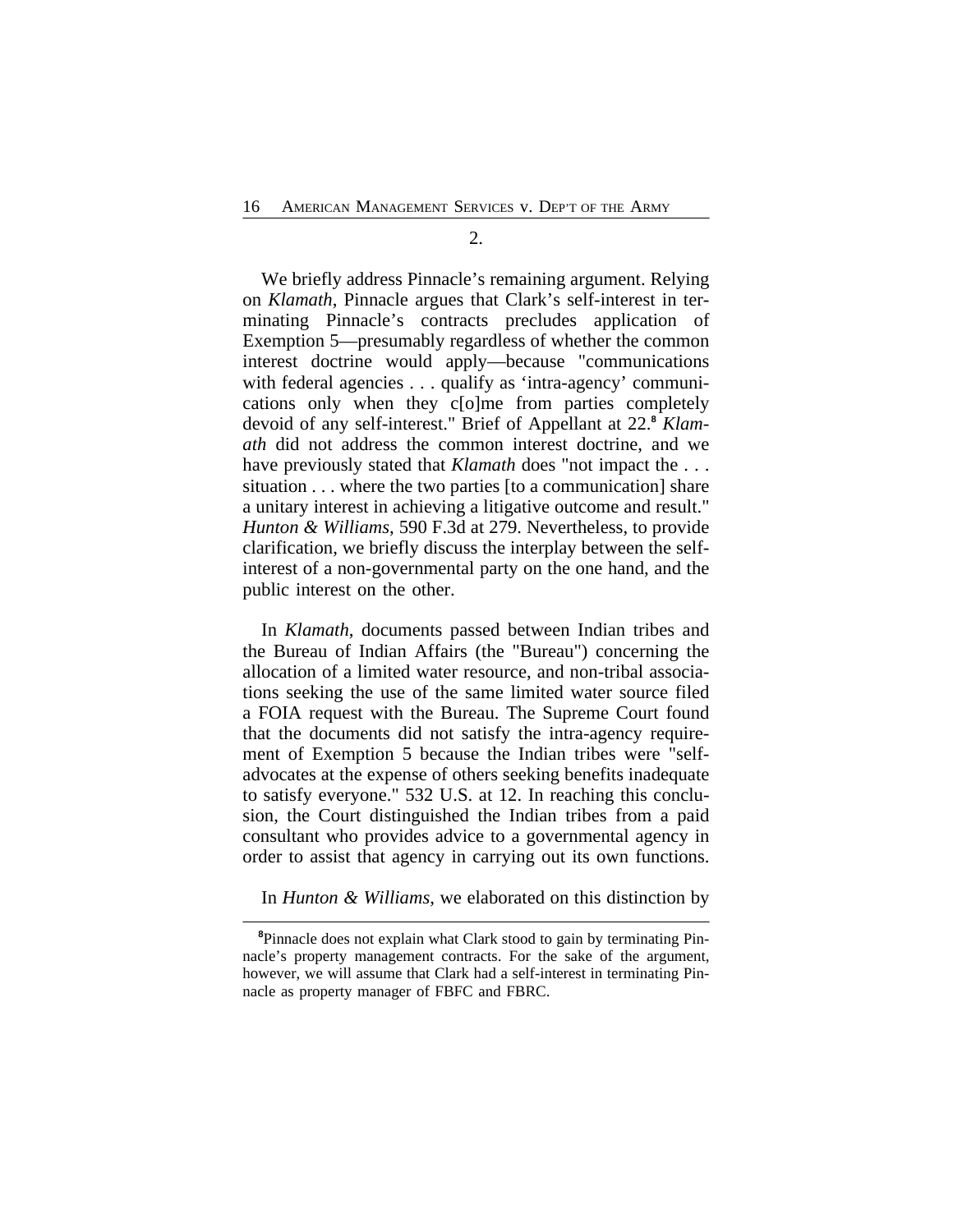focusing on whether communications further the public interest. In that case, a technology company sued the manufacturer of BlackBerry smartphones ("RIM") for patent infringement. While an appeal from an injunction was pending, RIM contacted officials in the federal government to impress upon them that "RIM and the federal government had a mutual interest in opposing the BlackBerry injunction because the injunction would interfere with the federal government's BlackBerry use." 590 F.3d at 275. In considering the application of Exemption 5, we found RIM's self-interest to be immaterial in light of the public interest at play, concluding "[i]t d[id] not matter that RIM was motivated by the commercial benefit that would accrue to it if it succeeded in opposing the BlackBerry injunction while the government was motivated by concern for the public interest." *Id.* at 282. Distinguishing *Klamath*, we further noted that "*Klamath* addressed the case of self-interested parties attempting to persuade the government to adopt a particular policy, but those concerns are no longer in play once the government is actually persuaded that the policy is in the public interest." *Id.* at 279.

The communications in Category B occurred after the Army was persuaded that it was in the public interest to terminate Pinnacle's contracts and initiate litigation. *See* Buchholz Decl. at J.A. 69 ("The actions Clark has taken benefit Soldiers, and thus they are in the Army's interests."); Calcara Decl. at J.A. 771-72 ("[T]he Army would not have approved Clark's request to engage in the state court litigation if it did not feel that a successful litigation outcome would benefit . . . the Army."). Therefore, in light of *Hunton & Williams*, because terminating Pinnacle was in the public interest according to the Army, Clark's self-interest in terminating Pinnacle does not preclude a finding that communications between Clark and the Army may qualify as intra-agency communications. *Klamath* is no barrier to the result we reach.**<sup>9</sup>**

**<sup>9</sup>**Pinnacle finally advances a separate but general argument that the Army did not satisfy its burdens of proof under FOIA and that the district